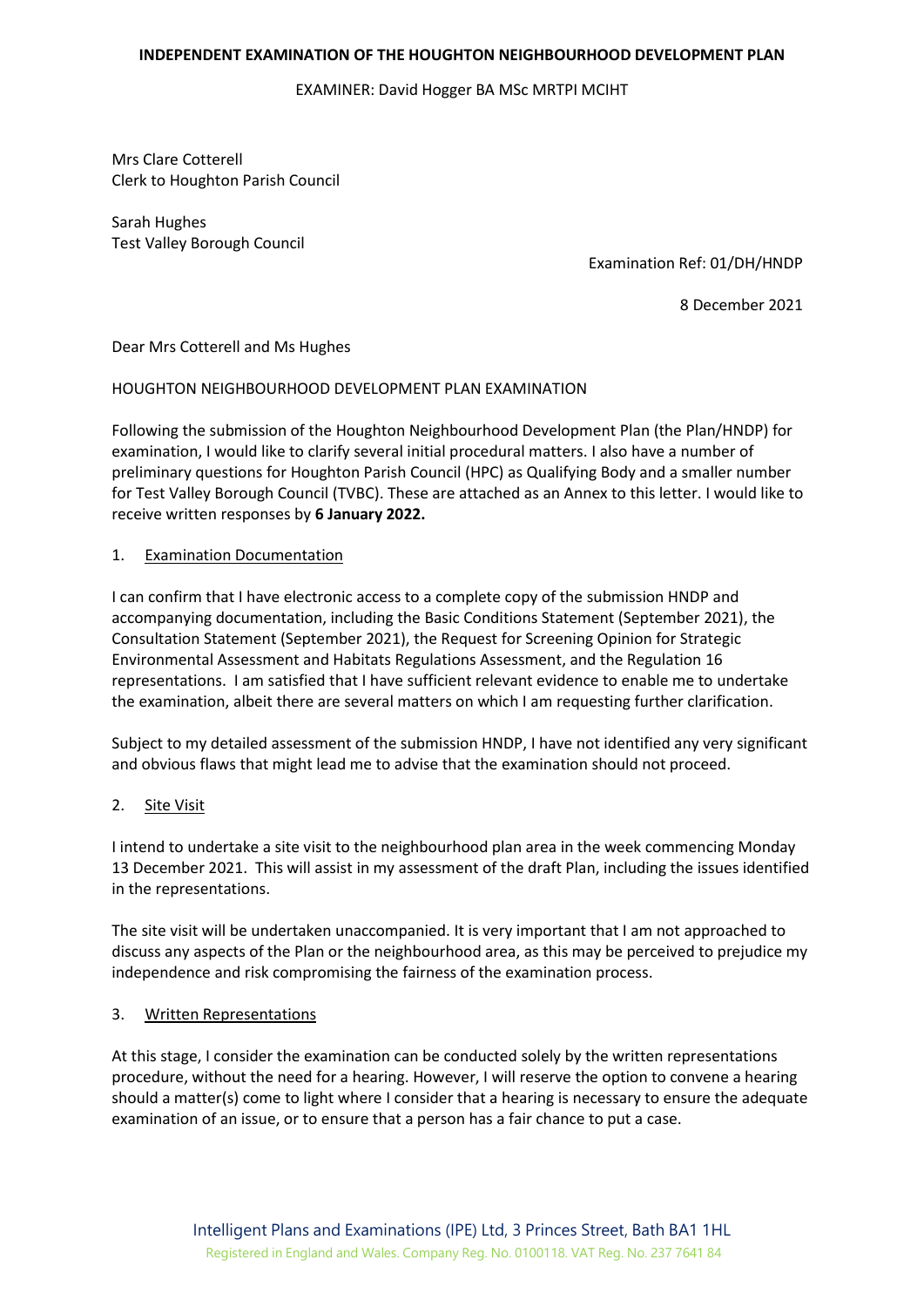## 4. Further Clarification

I have a number of initial questions seeking further clarification from both HPC and TVBC. I have set these questions out in the Annex to this letter. I would be grateful if written responses could be provided by **6 January 2022.**

## 5. Examination Timetable

As you will be aware, the intention is to examine the HNDP (including conduct of the site visit) with a view to providing a draft report (for 'fact checking') within 4-6 weeks of submission of the draft Plan. However, bearing in mind I have raised a number of questions to which I must provide the opportunity for the preparation of appropriate responses, the examination timetable will be extended. Please be assured that I will seek mitigate any delay as far as is practicable. The IPe office team will seek to keep you updated on the anticipated delivery date of the draft report.

If you have any questions related to the conduct of the examination, which you would like me to address, please do not hesitate to contact the office team in the first instance.

In the interests of transparency, may I prevail upon you to ensure a copy of this letter and any subsequent responses, are placed on the websites of the Parish Council and the Borough Council.

Thank you in advance for your assistance.

Your sincerely

David Hogger

Examiner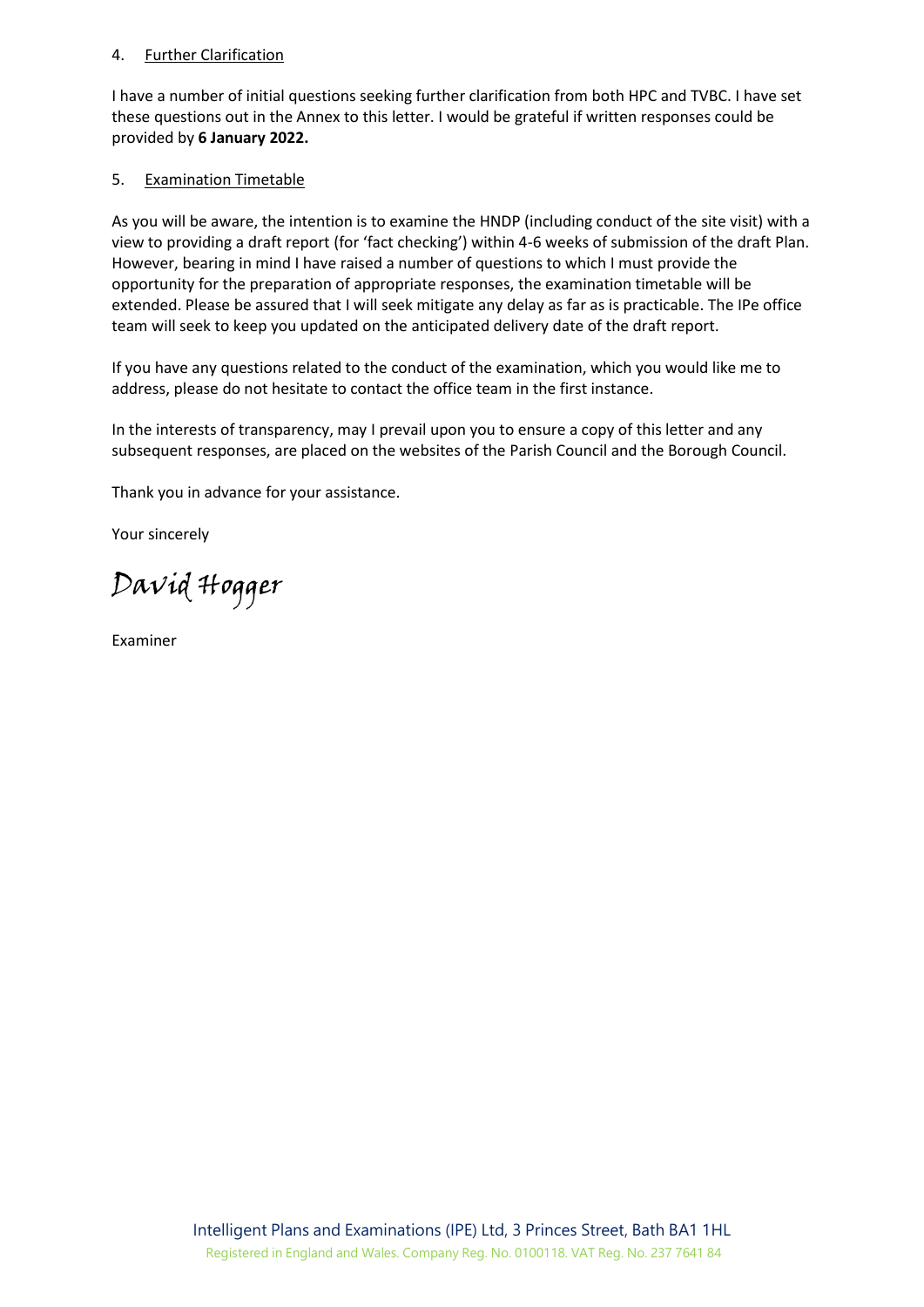# **ANNEX**

From my initial reading of the submission draft Houghton Neighbourhood Development Plan and the supporting evidence, I have 2 questions for both Councils (for which a joint response is requested), 2 questions for Test Valley Borough Council and 14 questions for Houghton Parish Council. I have requested the submission of responses by **6 January 2022.**

# Questions for Test Valley Borough Council and Houghton Parish Council (2)

*I would prefer a joint response to these 2 questions but if that cannot be successfully achieved, then independent responses should be submitted by the two Councils.*

1. A revised version of the National Planning Policy Framework (NPPF) was published by the Government on 20 July 2021, alongside a final version of the National Model Design Code and the National Design Guide. I would be grateful if the Councils could confirm that the submission draft of the HNDP complies with the advice in these documents and if necessary, provide additional/modified wording. In this regard is Appendix B (Design Components) still relevant?

2. Paragraph 101 of the NPPF states that 'Designating land as Local Green Space should be consistent with the local planning of sustainable development and complement investment in sufficient homes, jobs and other essential services'. The Planning Practice Guidance (PPG) confirms that LGS designation should not be used in a way that undermines the aim of identifying sufficient land in suitable locations to meet identified development needs.<sup>1</sup> Are both Councils satisfied that this advice has been properly taken into account? (see also questions 9, 10, 11 and 12 to the Parish Council)

# Questions for Test Valley Borough Council (2)

1. Can the Council confirm which documents currently make up the Development Plan, as it applies to Houghton?

2. I am aware that work is underway on the Test Valley Borough Local Plan, with pre-submission consultation proposed for later in 2022. PPG Reference ID: 41-009-20190509 advises that 'Where a neighbourhood plan is brought forward before an up-to-date local plan (i.e. the Local Plan Review) is in place the qualifying body and the local planning authority should discuss and aim to agree the relationship between policies in the emerging neighbourhood plan; the emerging local plan; and the adopted development plan, with appropriate regard to national policy and guidance'. Could the Borough Council confirm that such discussions have taken place and summarise any conclusions that were drawn?

# Questions for Houghton Parish Council (14)

1. In policy HTN1 (page 13) it states that the objectives 'will be sought and balanced'. What does this mean?

2. With regard to affordable housing provision, the Borough Council advises<sup>2</sup> that a scheme of up to 10 dwellings would not provide any affordable housing, unless on a rural exception site. How does this tally with the last sentence of paragraph 5.10 in the HNDP which refers to a 'scheme of 6-10 homes' (page 17)? Could the Parish Council provide clarified text?

<sup>1</sup> PPG Reference: ID: 37-007-20140306.

<sup>&</sup>lt;sup>2</sup> See track change version of the HNDP submitted by TVBC.